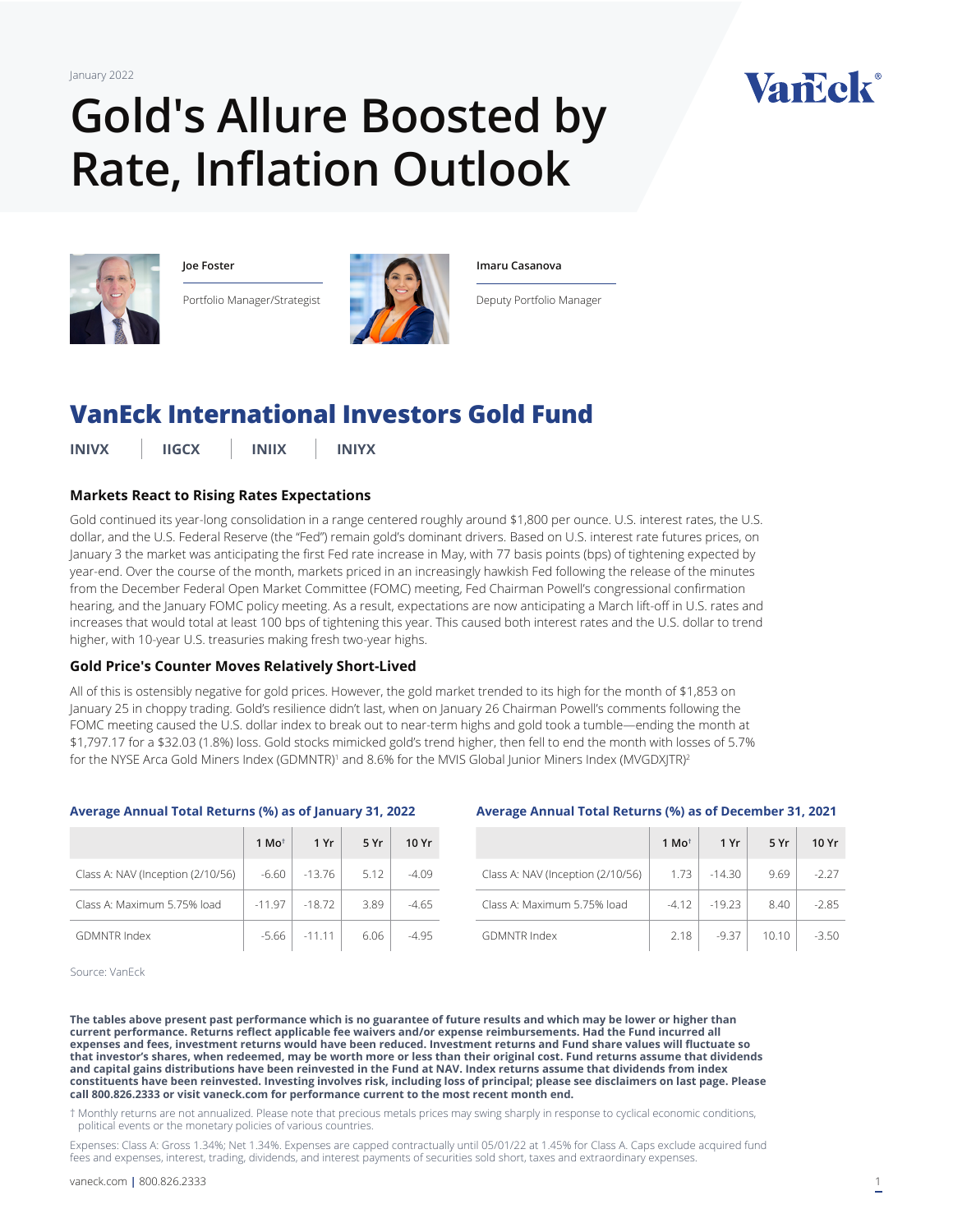#### **Gold Market Tides May Be Shifting**

One of the defining characteristics of the lackluster gold market of the past year has been redemptions from gold bullion exchange traded products. The outflows indicate a lack of investment demand, particularly from institutional investors. However, on January 21, SPDR Gold Shares (GLD), the world's largest gold ETF, recorded its biggest inflow ever in dollar terms, worth \$1.63 billion. In tonnage terms it was the largest inflow since September 21, 2020. The deceleration in outflows shown on the chart suggests most of the selling pressure has passed, while the recent large inflow might mean that investment demand is picking up.

#### **Inflation Finally Luring Investors Back to Gold?**



Source: Bloomberg. Data as of February 2, 2022. Not a recommendation to buy or sell a security. Past performance is not indicative of future results.

#### **More to Watch Beyond Gold Investment Demand**

While bullion ETF investment demand has been lackluster, the World Gold Council's (WGC) Gold Demand Trends report for 2021 shows every other source of gold demand has been gaining.

- Jewelry Jewelry consumption grew 52% over 2020 to match the 2019 total. Indian demand nearly doubled in 2021 to a six-year high with a strong fourth quarter driven by pent-up demand in the festival seasons. Jewelry demand in the U.S. gained 26%, the strongest in 12 years. The WGC attributes this to a lack of competition for discretionary spending, given the ongoing lull in spending on travel and entertainment.
- Bars and Coins Bar and coin demand had a 31% annual advance to an eight-year high. This was driven by China, the U.S., and Germany. China's bar and coin demand increased 44% to a three year high. The U.S. and Germany both set new records. Bar and coin demand stands in stark contrast to the outflows in the bullion ETF's. Each is driven by different types of investors. Coin demand represents mainly retail investors, while bar demand reflects high-net worth investors. These investors are closer to "Main Street", where inflation and pandemic-related risks are front and center. Bullion ETF's are dominated by institutional investors who are closer to "Wall Street", where gold is weighed against myriad investment choices that have gained prominence.
- Industrial Manufacturing Gold used in technology grew 9% to reach a three-year high. Electronics applications include LEDs, printed circuit boards, dynamic random-access memory (DRAM) chips, and wireless technology that includes automotive, satellites, 3D imaging sensors, and smartphones.
- Central Banks Central bank demand increased 82%, lifting global reserves near a 30-year high. The largest buyers in 2021 were Thailand, India, Hungary, Brazil, Uzbekistan and Singapore. The trend to increase gold in foreign currency reserves is truly global.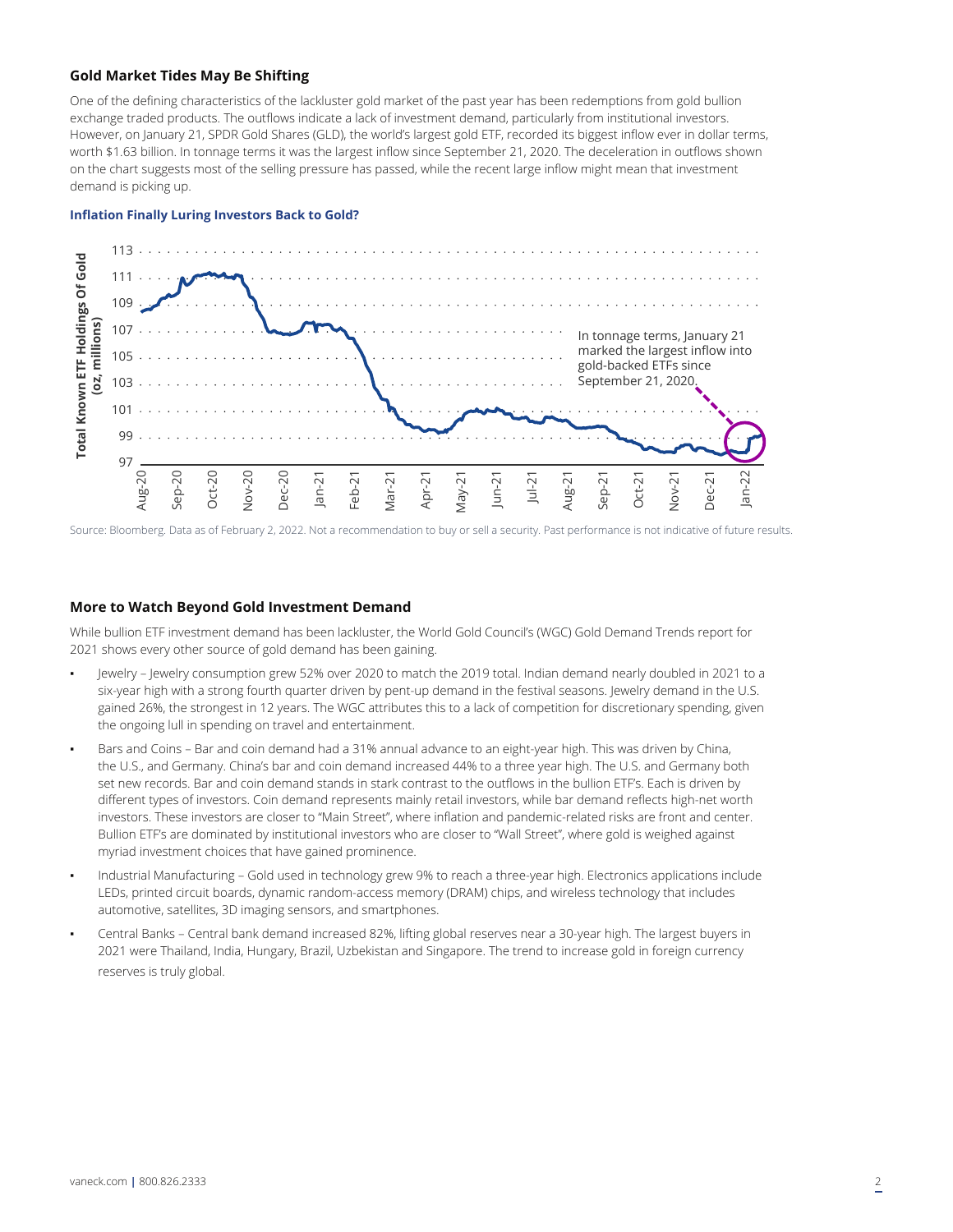## **Fed Easing Party's Over...**

Soon quantitative easing (QE) will be over and the Fed will begin raising rates. While Washington will always spend copious amounts of other people's money, it looks like the multi-billion dollar stimulus packages are over, too. Through QE, the Fed has crowded out the private sector, funding over 50% of the entire government borrowing requirements since 2010. The Fed also holds over 30% of all federally insured mortgage-backed securities. All of this stimulus has distorted markets and the pricing signals they send to investors. For example, the yield curve has flattened at a time of increasing inflation expectations, which is the opposite of what happened in past inflationary cycles. The last time real rates were as deeply negative as in 2021 was 1974, a year when the S&P 500 Index (SPXTR)<sup>3</sup> fell 37%. However, in 2021, the same stimulus-fueled index gained 29%.

#### **Markets Might Need a Shoulder to Lean On**

The realization of an economy without stimulus caused many major stock indices to decline in January. The New-Year's volatility looks like a precursor to a year of extraordinary uncertainty as the financial system attempts to transition back to normal. The transition, if successful, will take years of 25 basis point rate changes and disposal of trillions in treasuries and mortgage-backed securities. We doubt the system can get back to normal without more and possibly extreme market volatility along with some unintended consequences.

So far, gold has sidestepped the market's volatility. Its January performance was boring, just hanging around \$1,800 as it has done for over a year now. In such a market, perhaps boring is good. However, we expect to see more from gold in 2022. We expect it to outperform as the risks around a tightening Fed play out and as other inflation drivers continue to mount.

## **No Shortage of Supply Shortages**

The Wall Street Journal reports port congestion is expanding to the East Coast while the queue of vessels waiting to enter southern California ports reached a record in January. U.S. firms' semiconductor chip inventory has declined further to less than five days. McDonald's Corp. said it expects the rate of cost increases for food, paper and other materials in the U.S. to roughly double this year. Also, most foreign business investment is not going into increasing production. The United Nations Conference on Trade and Development showed the number of new projects to expand capacity falling in 2021 to remain far below their 2019 level. Foreign investment is being used to purchase existing business, rather than greenfields projects that expand manufacturing.

#### **Pandemic's History Lesson: Inflation**

The last pandemic that was comparable in terms of lethality broke out over a century ago and was accompanied by World War I, but it's arguably the only pandemic we have for comparison. The spending on the war can probably be roughly equated to the spending to fight the coronavirus pandemic. Inflation surged to 18% in 1918, 14.6% in 1919, and 15.6% in 1920. While we don't expect double digit inflation in this post-pandemic cycle, if inflation simply remains elevated for several years, the financial system will not be able to return to normal for an extended period. This could be shaping up to be an environment where gold and gold stocks are able to shine.